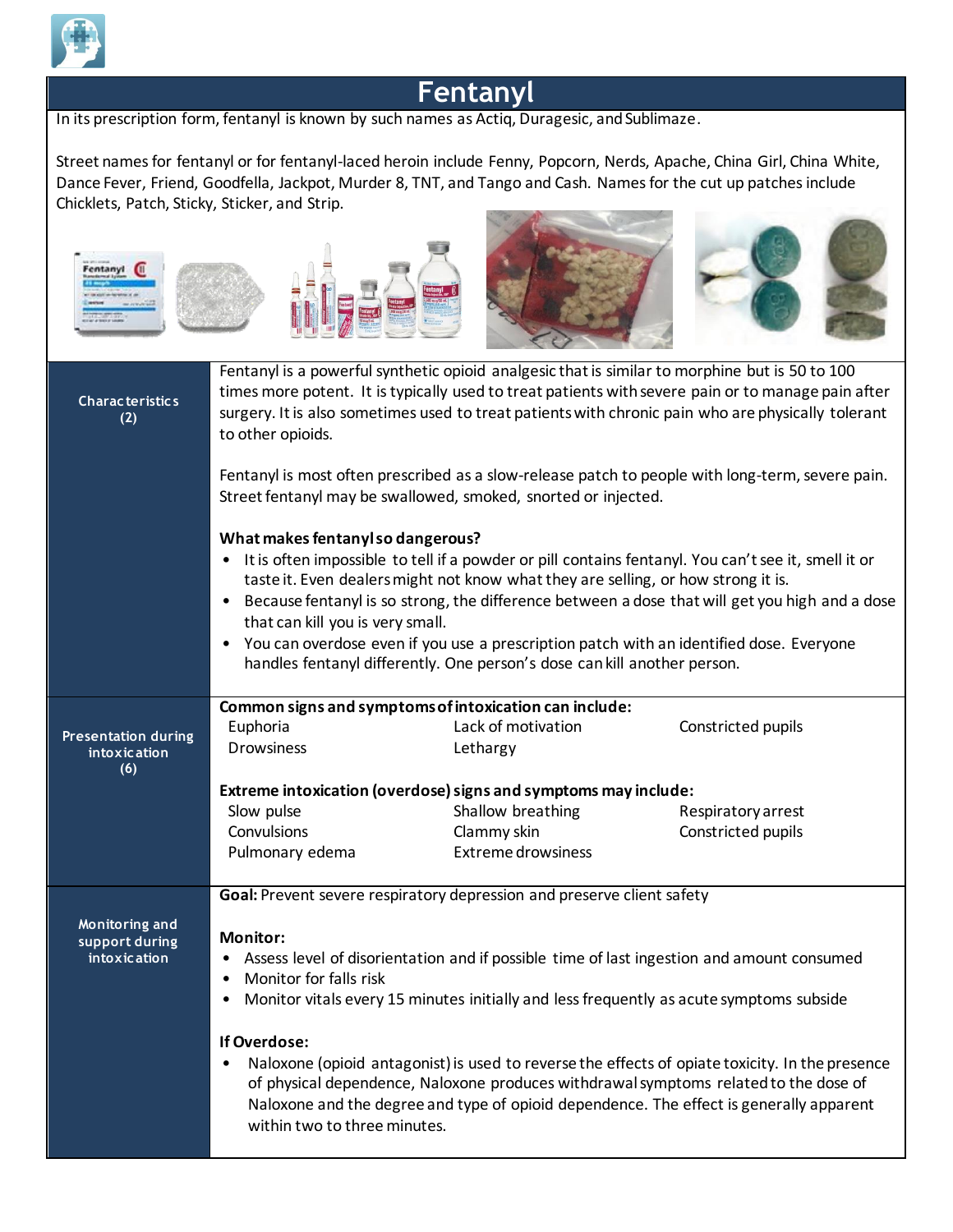

|                                          | Onset of withdrawal is usually 8-10 hours after last use.                                                                                                                                                                                                                                                                                                                         |                                                                                           |                                                                                                |  |  |
|------------------------------------------|-----------------------------------------------------------------------------------------------------------------------------------------------------------------------------------------------------------------------------------------------------------------------------------------------------------------------------------------------------------------------------------|-------------------------------------------------------------------------------------------|------------------------------------------------------------------------------------------------|--|--|
| Withdrawal                               | Mild withdrawal symptoms may include:                                                                                                                                                                                                                                                                                                                                             |                                                                                           |                                                                                                |  |  |
| presentation<br>(1, 4, 5)                | Watery eyes                                                                                                                                                                                                                                                                                                                                                                       | Yawning                                                                                   | Sweating                                                                                       |  |  |
|                                          | Goosebumps                                                                                                                                                                                                                                                                                                                                                                        | Runny nose                                                                                |                                                                                                |  |  |
|                                          |                                                                                                                                                                                                                                                                                                                                                                                   |                                                                                           |                                                                                                |  |  |
|                                          | Moderate to severe withdrawal symptoms:<br>Restlessness<br>Irritability<br>Insomnia                                                                                                                                                                                                                                                                                               |                                                                                           |                                                                                                |  |  |
|                                          | Anxiety                                                                                                                                                                                                                                                                                                                                                                           | Loss of appetite                                                                          | Abdominal cramping                                                                             |  |  |
|                                          | Nausea                                                                                                                                                                                                                                                                                                                                                                            | Vomiting                                                                                  | Diarrhea                                                                                       |  |  |
|                                          | Muscle tremors                                                                                                                                                                                                                                                                                                                                                                    | Drug craving                                                                              | Severe depression                                                                              |  |  |
|                                          | Tachycardia                                                                                                                                                                                                                                                                                                                                                                       | Hypertension                                                                              | Chills alternating with                                                                        |  |  |
|                                          |                                                                                                                                                                                                                                                                                                                                                                                   |                                                                                           | flushing and sweating                                                                          |  |  |
|                                          | *Severe symptoms peak between 48 and 72 hours.                                                                                                                                                                                                                                                                                                                                    |                                                                                           |                                                                                                |  |  |
|                                          | Goal: Treat the immediate withdrawal reaction                                                                                                                                                                                                                                                                                                                                     |                                                                                           |                                                                                                |  |  |
| Monitoring and                           | Assessing for Withdrawal Severity: May use the Clinical Opiate Withdrawal Scale (COWS)                                                                                                                                                                                                                                                                                            |                                                                                           |                                                                                                |  |  |
| support during<br>intoxication and       |                                                                                                                                                                                                                                                                                                                                                                                   |                                                                                           |                                                                                                |  |  |
| withdrawal                               | <b>Monitor:</b>                                                                                                                                                                                                                                                                                                                                                                   |                                                                                           |                                                                                                |  |  |
| (1, 3, 8, 9)                             | Mental Status (Including anxiety, irritability, suicidal ideation)<br>$\bullet$                                                                                                                                                                                                                                                                                                   |                                                                                           |                                                                                                |  |  |
|                                          | Physical status (including vital signs, sweating, pupil size, GI distress, bone or joint aches,<br>$\bullet$<br>tremors, gooseflesh skin, hydration, sleep patterns)<br><b>Supportive Interventions:</b><br>Encourage fluids as tolerated to maintain hydration<br>$\bullet$<br>Provide supportive care and reassurance<br>$\bullet$<br><b>Commonly used medications include:</b> |                                                                                           |                                                                                                |  |  |
|                                          |                                                                                                                                                                                                                                                                                                                                                                                   |                                                                                           |                                                                                                |  |  |
|                                          |                                                                                                                                                                                                                                                                                                                                                                                   |                                                                                           |                                                                                                |  |  |
|                                          |                                                                                                                                                                                                                                                                                                                                                                                   |                                                                                           |                                                                                                |  |  |
|                                          |                                                                                                                                                                                                                                                                                                                                                                                   |                                                                                           |                                                                                                |  |  |
|                                          |                                                                                                                                                                                                                                                                                                                                                                                   |                                                                                           |                                                                                                |  |  |
|                                          | NSAIDs for myalgias, headache, and fever<br>$\bullet$                                                                                                                                                                                                                                                                                                                             |                                                                                           |                                                                                                |  |  |
|                                          | Dimenhydrinate for nausea and vomiting<br>$\bullet$                                                                                                                                                                                                                                                                                                                               |                                                                                           |                                                                                                |  |  |
|                                          | Loperamide for diarrhea and abdominal cramps<br>Benzodiazepines for acute anxiety<br>$\bullet$                                                                                                                                                                                                                                                                                    |                                                                                           |                                                                                                |  |  |
|                                          |                                                                                                                                                                                                                                                                                                                                                                                   |                                                                                           |                                                                                                |  |  |
|                                          | Hypnotics for sleep disturbances<br>$\bullet$                                                                                                                                                                                                                                                                                                                                     |                                                                                           |                                                                                                |  |  |
|                                          | $\bullet$<br>tachycardia)                                                                                                                                                                                                                                                                                                                                                         | Clonidine for managing the autonomic symptoms of opioid withdrawal (i.e. hypertension and |                                                                                                |  |  |
|                                          | Methadone/Burprenorphine to treat the immediate withdrawal reaction, and to aid in<br>$\bullet$                                                                                                                                                                                                                                                                                   |                                                                                           |                                                                                                |  |  |
|                                          |                                                                                                                                                                                                                                                                                                                                                                                   | detoxification, or for maintenance therapy in a supervised treatment program              |                                                                                                |  |  |
|                                          |                                                                                                                                                                                                                                                                                                                                                                                   |                                                                                           |                                                                                                |  |  |
|                                          | Chronic use can lead to general loss of energy, ambition, and drive, motor retardation,<br>$\bullet$<br>attention impairment, sedation, and slurred speech                                                                                                                                                                                                                        |                                                                                           |                                                                                                |  |  |
| <b>Potential</b><br><b>Complications</b> | Chronic use of methadone can lead to constipation, blurred vision, sweating, decreased<br>$\bullet$                                                                                                                                                                                                                                                                               |                                                                                           |                                                                                                |  |  |
| (1)                                      | libido, menstrual irregularities, joint and bone pain, and sleep disturbances                                                                                                                                                                                                                                                                                                     |                                                                                           |                                                                                                |  |  |
|                                          | $\bullet$                                                                                                                                                                                                                                                                                                                                                                         |                                                                                           | High doses of fentanyl can produce muscle rigidity (including respiratory muscles) respiratory |  |  |
|                                          | depression, unconsciousness, and coma                                                                                                                                                                                                                                                                                                                                             |                                                                                           |                                                                                                |  |  |
|                                          | With Antidepressants (MAOI, RIMA):                                                                                                                                                                                                                                                                                                                                                |                                                                                           |                                                                                                |  |  |
| <b>Notable Drug</b>                      | Increased excitation, sweating, and hypotension reported (especially with meperidine,<br>$\bullet$                                                                                                                                                                                                                                                                                |                                                                                           |                                                                                                |  |  |
| <b>Interactions</b>                      | pentazocine); may lead to development of encephalopathy, convulsions, coma, respiratory                                                                                                                                                                                                                                                                                           |                                                                                           |                                                                                                |  |  |
| (1, 3)                                   | depression, and serotonin syndrome                                                                                                                                                                                                                                                                                                                                                |                                                                                           |                                                                                                |  |  |
|                                          |                                                                                                                                                                                                                                                                                                                                                                                   |                                                                                           |                                                                                                |  |  |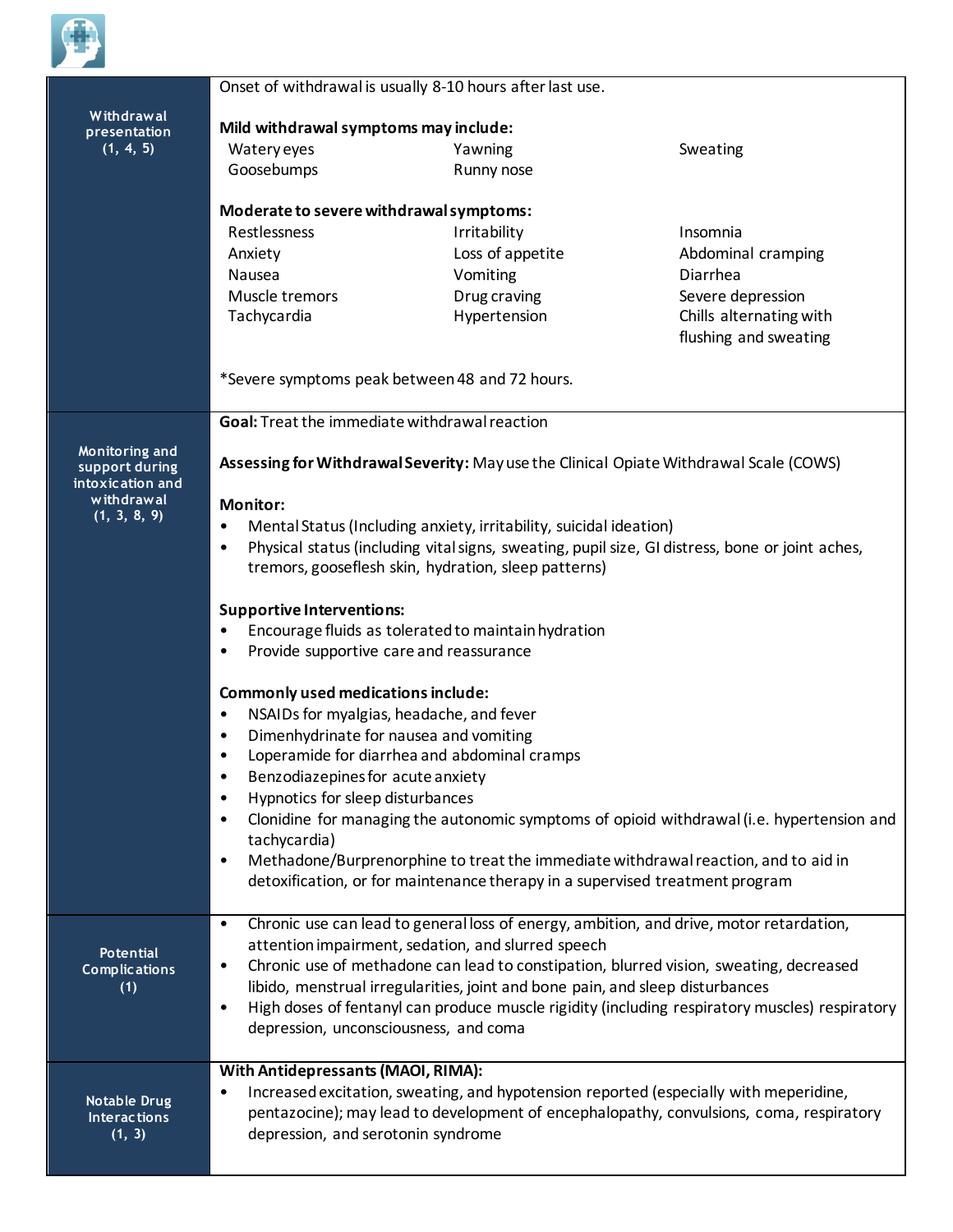

| Notable Drug<br><b>Interactions</b><br>(Continued) | With Alcohol:<br><b>Additional CNS effects</b><br>Caution with excessive doses to risk of respiratory depression<br>٠<br>Speeds the release of some opioids into the bloodstream by dissolving the slow-release<br>٠<br>system                                                                                                                                                                                  |
|----------------------------------------------------|-----------------------------------------------------------------------------------------------------------------------------------------------------------------------------------------------------------------------------------------------------------------------------------------------------------------------------------------------------------------------------------------------------------------|
|                                                    | <b>With Cannabis:</b><br>THC blocks excitation produced by morphine                                                                                                                                                                                                                                                                                                                                             |
|                                                    | <b>With Cocaine:</b><br>May potentiate cocaine euphoria<br>Cocaine and heroin result in increased dopamine release, which has been associated with an<br>increased risk of death<br>Increase the risk and/or intensity of seizure activity<br>Cocaine enhances the toxicity of heroin<br>Poly-substance use:<br>Combination of alcohol, benzodiazepines and opioids cause CNS depression and possible<br>death. |
| <b>Psychiatric Symptoms</b><br>(7)                 | Opiate dependence has been associated with greater incidences of depression, anxiety, suicidal<br>ideation, and low self-esteem.                                                                                                                                                                                                                                                                                |